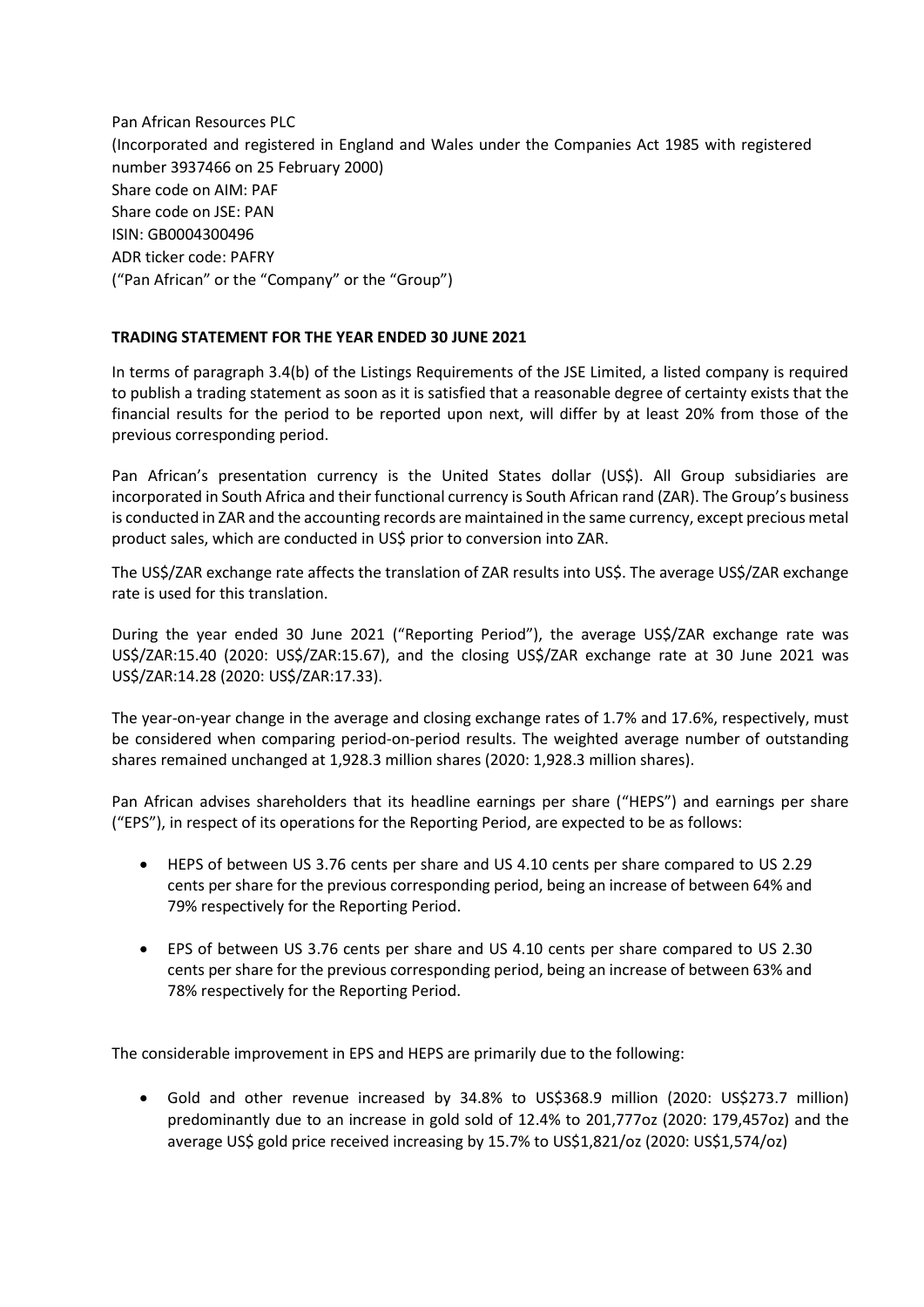offset by an increase of 281.0% in the taxation charge for the period to US\$30.1 million (2020: US\$7.9 million) as a result of an increase in taxation payable and the deferred taxation rate, due to an increase in projected taxable income based on expected future profitability, production and capital expenditure.

The financial information contained in this announcement has neither been reviewed nor reported on by the Company's auditors. The Group's audited results for the year ended 30 June 2021 will be released on 15 September 2021.

## Rosebank

8 September 2021

For further information on Pan African, please visit the Company's website at

[www.panafricanresources.com](http://www.panafricanresources.com/)

| Contact information                   |                                    |
|---------------------------------------|------------------------------------|
| Corporate Office                      | <b>Registered Office</b>           |
| The Firs Office Building              | Suite 31                           |
| 2nd Floor, Office 204                 | Second Floor                       |
| Cnr. Cradock and Biermann Avenues     | 107 Cheapside                      |
| Rosebank, Johannesburg                | London                             |
| South Africa                          | EC2V 6DN                           |
| Office: +27 (0)11 243 2900            | United Kingdom                     |
| info@paf.co.za                        | Office: +44 (0)20 7796 8644        |
| Cobus Loots                           | Deon Louw                          |
| Pan African Resources PLC             | Pan African Resources PLC          |
| <b>Chief Executive Officer</b>        | <b>Financial Director</b>          |
| Office: +27 (0)11 243 2900            | Office: +27 (0)11 243 2900         |
| Phil Dexter/Jane Kirton               | Ross Allister/David McKeown        |
| St James's Corporate Services Limited | Peel Hunt LLP                      |
| <b>Company Secretary</b>              | Nominated Adviser and Joint Broker |
| Office: +44 (0)20 7796 8644           | Office: +44 (0)20 7418 8900        |
| Ciska Kloppers                        | Thomas Rider/Nick Macann           |